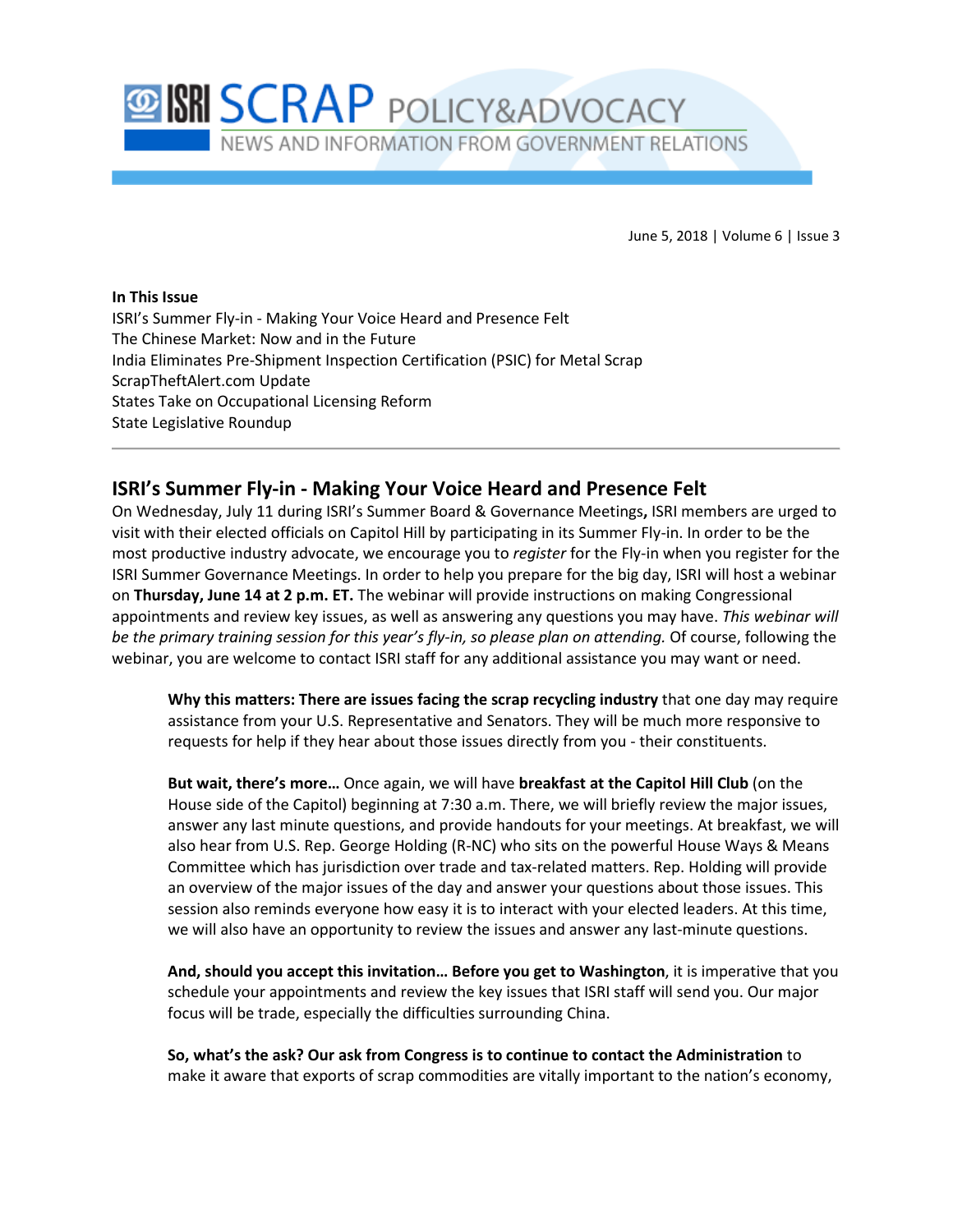

the protection of the environment, jobs in every Congressional district, and the conservation of precious natural resources.

Congress will be extremely busy when you visit in July as the August recess will only be a few weeks away. With mid-term elections looming, **your elected officials will be anxious to visit businesses such as yours**, so this is an excellent opportunity to invite them to visit your facility during their August recess. Please contact **Billy Johnson** with any questions regarding this summer's ISRI Congressional Fly-in.

| <b>Registration:</b>         | <b>Now Open</b>                                       |                                                                                                                 |
|------------------------------|-------------------------------------------------------|-----------------------------------------------------------------------------------------------------------------|
| <b>Training:</b>             | Webinar on Thursday, June 14, 2 p.m.                  |                                                                                                                 |
| <b>Congressional Fly-In:</b> | Wednesday, July 11<br>$7:30$ a.m.<br>9 a.m.<br>3 p.m. | Breakfast at the Capitol Hill Club<br>Congressional office visits begin<br>Debriefing session back at the hotel |

# **The Chinese Market: Now and in the Future**

**The U.S. recycling industry knows better than most the cyclical nature of global commodity markets.** It has weathered markets ups and downs by innovating and adapting. Whether or not Green Fence or other signals could have foreseen what is taking place to reshape the Chinese market could have prepared the industry to innovate and adapt, the reality is you have been given very little notice and very little time to transition. And the punches keep coming as part of what many worried was a brewing trade war between the United States and China. All that said, one thing is for sure – China's market has changed for good.

**Why this matters: China has a history of overreaching in their rulemaking** without fully understanding the implications and then back-tracking toward a policy that makes more sense for their industry (and saves face). But not this time. There are a number of rumors that China's consumers of scrap commodities are unhappy about the inaccessibility of the high quality scrap commodities they had come to depend on from the United States and may influence the government to relax a rule here and a policy there. But the whole "regime" of import restrictions – ban, quality standards, import quotas – is here to stay.

**There's more?** On top of all this, **scrap trade between the United States and China was caught in the middle**. In retaliation for the Trump Administration's "Section 232" - national security-based – based tariffs on steel and aluminum imports, China imposed a 25 percent import duty on aluminum scrap from the United States. The Chinese government then suspended CCIC's U.S. operations from doing pre-shipment inspections on scrap. Allowing the Canadian operations to handle the work may have been a glimmer of hope, but the lost market share may be gone forever.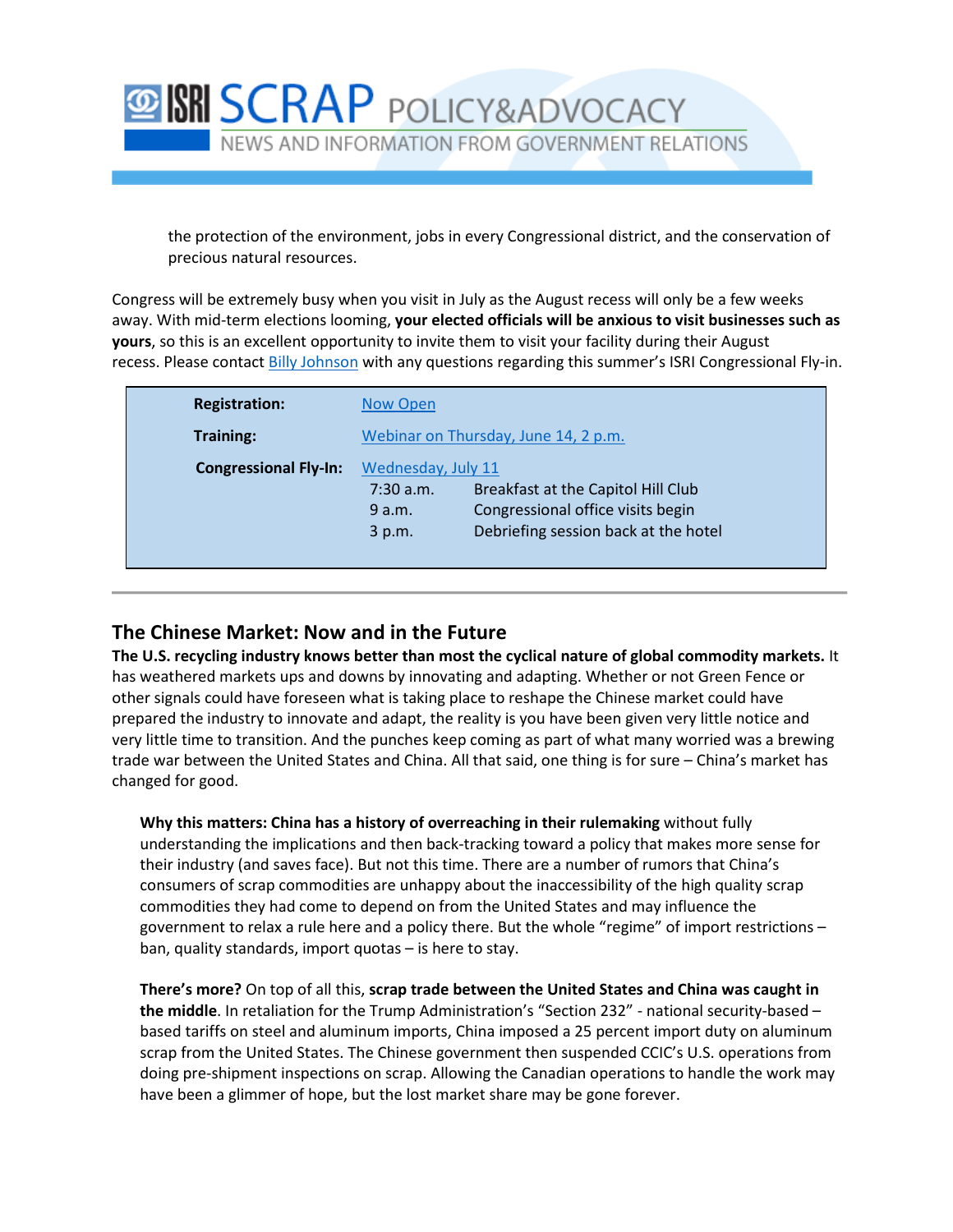

**But, but, but…The Chinese government has pledged to buy more "stuff" from the United States**. Those discussions are ongoing, and maybe we'll get a signal that the "new normal" of scrap trade can resume. But the only way China can fulfill that commitment to the Trump Administration is take on reforms to its own import regulatory regime. While this could mean a resumption of CCIC's operations that were already intended, the ban, stringent quality standards, and import quotas are here to stay.

**Innovate and adapt. Recyclers are already taking a number of measures to adapt to China's new market** with improvements to the recycling infrastructure. It is key to know that China still wants the commodities— but they want them to be manufacture-ready. No longer is China a destination to recycle materials from abroad. Some companies are innovating to stay ahead of the demand curve and find customers elsewhere. Demand is strong in Southeast Asia, India, Europe, and Latin America. But the more recyclers can do to extract value from the recycling streams, the better to be able to weather the storm of today's scrap markets.

# **India Eliminates Pre-Shipment Inspection Certification (PSIC) for Metal Scrap**

**ISRI's advocacy efforts paid off in India** with last month's announcement that the Director General Foreign Trade (DGFT) lifted the Pre-Shipment Inspection Certification (PSIC) requirement for all metal scrap from the United States, United Kingdom, Canada, New Zealand, and Australia that enters the Ports of Chennai, Tuticorin, Kandla, Jawaharlal Nehru Port Trust (JNPT), Mumbai, and Krishnapatnam.

**Why this matters: The move was a recognition that these five source countries do not contain the type of "conflict" material** that the Indian government was concerned could cause harm within India. India continues to be a strong and growing market for U.S. scrap metal (as well as other materials), and the removal of the PSIC should help better facilitate trade.

**But, but, but…Consignments must still be accompanied by a "certificate from the supplier/ship yard** authority to the effect that it does not contain any radioactive materials/explosives" and be subject to "radiation and explosive checks" at these ports, which were fitted with appropriate equipment. Furthermore, we were told that the nine other ports still authorized to take in material with PSIC are in the process of installing radiation detection equipment. It is important to know that the removal of PSIC is not a blanket import approval, and exporters need to ensure that the material can pass through Indian customs inspections (especially in light of what is happening in China).

**How did this happen? This action comes after more than three years of advocacy** by the Materials Recycling Association of India (MRAI), which ISRI strongly supported because of the opportunity to remove an administrative burden on scrap shipments to India. ISRI met directly with DGFT and other government stakeholders in October 2017 to appeal for this policy change. The joint effort was instrumental in providing the government confidence that trade between the United States and India remains strong.

For questions about international issues facing the scrap recycling industry, please contact [Adina Renee Adler.](mailto:aadler@isri.org)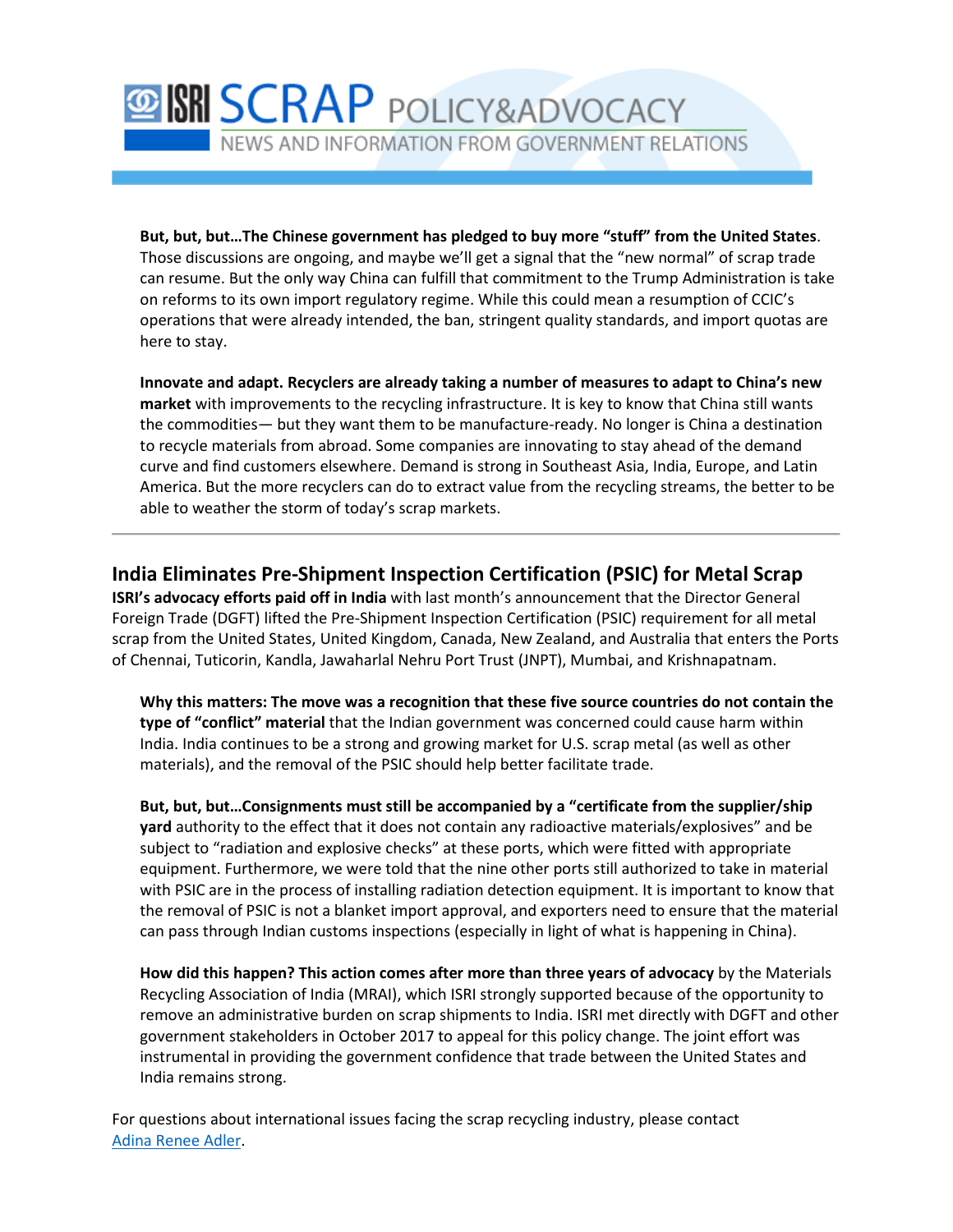

### **ScrapTheftAlert.com Update**

ISRI developed the **ScrapTheftAlert** system in 2008. Since that time, **more than 24,000 users have registered** with the system, of which nearly 10,000 are law enforcement officials. While that number may seem impressive, consider that there are approximately 1,000,000 law enforcement officers in the U.S.; meaning 1 percent of all law enforcement officers in the U.S. are registered with the system. However, the number of individual law enforcement officers registered is not as important as the number of law enforcement agencies represented by registered users.

There are approximately 18,000 law enforcement agencies in the U.S., at the local, state, campus, tribal, and federal levels. A recent analysis of ScrapTheftAlert law enforcement users conducted by Salient CRGT, the vendor that operates the system, indicates more than 3,800 agencies have at least one member registered with the system; meaning nearly 21 percent of U.S. agencies are registered.

**Why this matters: Of the 18,000 law enforcement agencies in the U.S.**, many have 10 or fewer officers. It only takes one officer in the agency to be familiar with the ScrapTheftAlert system should a metals theft case arise. Even in larger police departments such as Tampa (FL) PD, most alerts are submitted through one officer or crime analyst.

**Be Aware: Having 21 percent of agencies represented is impressive**, however there is still room for improvement and a need for ISRI members to push the ScrapTheftAlert.com system to local law enforcement counterparts. The system works as more success stories continue to be received. The latest involved the recovery of \$175,000 in materials. It is also important for members to ensure those employees at scrap receiving points are getting the alerts and watching for stolen material.

For questions about metal or other materials theft, please contact [Brady Mills.](mailto:BMills@isri.org)

# **States Take on Occupational Licensing Reform**

**Scrap recyclers are facing a skilled labor shortage** just like most every other manufacturing industry. Is a renewed focus on occupational licensing by state legislatures a response to the shortage? Or is it an aggravating factor making it harder for employees to obtain the proper occupational credentials to do their jobs? Some might say reform is welcomed news. But, not every approach is the same and there is concern among the business community that it could even further exacerbate the labor shortage problem employers are facing.

**Why this matters: Occupational licensing reform** has been a hot topic for state legislatures and both the Obama and Trump Administrations. Whether it is stories of hair stylists suing cosmetology boards over the regulatory burden placed on individuals struggling to make a living, or the risk one assumes by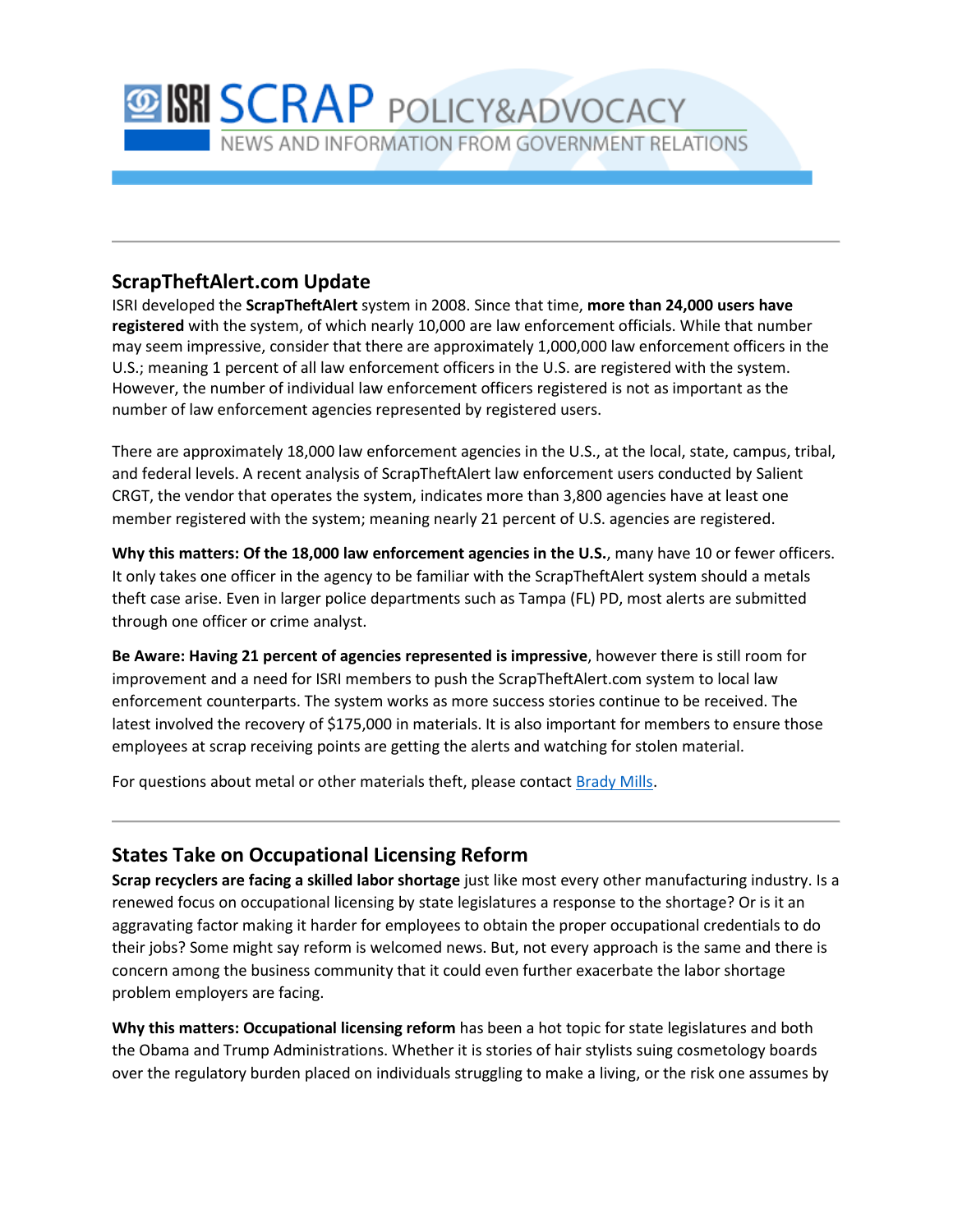

hiring an unlicensed contractor, lawmakers, and the public have been asking tough questions on what problems exist in the current structure and where states are moving on the issue.

- Since the 1950s, **the percent of occupations covered by licensure has grown from 5 percent to more than 25 percent of the American workforce,** with some states as high 33 percent of its workforce.
- In 2018, **14 states enacted 19 laws to reform** either the state's requirements or procedures to obtain an occupational license.

**But, but, but…**Reform is a **careful balancing act** between safety and common sense. Critics believe occupational licensure acts as a "burdensome permission slip" from the government to make a living. However, those in favor argue licensure provides a way to set minimum quality and safety standards.

• **A recent report from MultiState Associates** (ISRI's partner for state policy tracking) indicates that while most states enacted bills reducing the requirements and regulations of licenses, some reform efforts focus on addressing concerns certain demographics face when acquiring a license.

**So, what's really happening? The question for scrap recyclers** is what impact this focus by state legislatures may have on the ability to find qualified employees that may require certain occupational licenses. Some might be surprised to learn that in this case the reform may be a good thing.

- Among the states that sought general reforms to licensing requirements, **Nebraska**'s bill (NE LB [299\)](https://statechamberconnect.us3.list-manage.com/track/click?u=257b87f3cab13043c0c4a826b&id=56cee396d5&e=5567911c18) set in place broad changes in reducing requirements for licenses by establishing a five-year review window for all state licensing laws and regulations.
- Similarly, a pair of **Virginia** bills [\(VA SB 20](https://statechamberconnect.us3.list-manage.com/track/click?u=257b87f3cab13043c0c4a826b&id=ac3140430b&e=5567911c18) and [VA HB 883\)](https://statechamberconnect.us3.list-manage.com/track/click?u=257b87f3cab13043c0c4a826b&id=ed4afb7b2c&e=5567911c18) set a three-year pilot program for the Virginia Department of Planning and Budget to reduce compliance costs and requirements of occupational licenses by 25 percent.
- As states also conduct criminal justice reform broadly, **Delaware**, **Indiana**, and **Tennessee** have addressed the difficulties of obtaining certain licenses with a criminal record by loosening requirements for those individuals.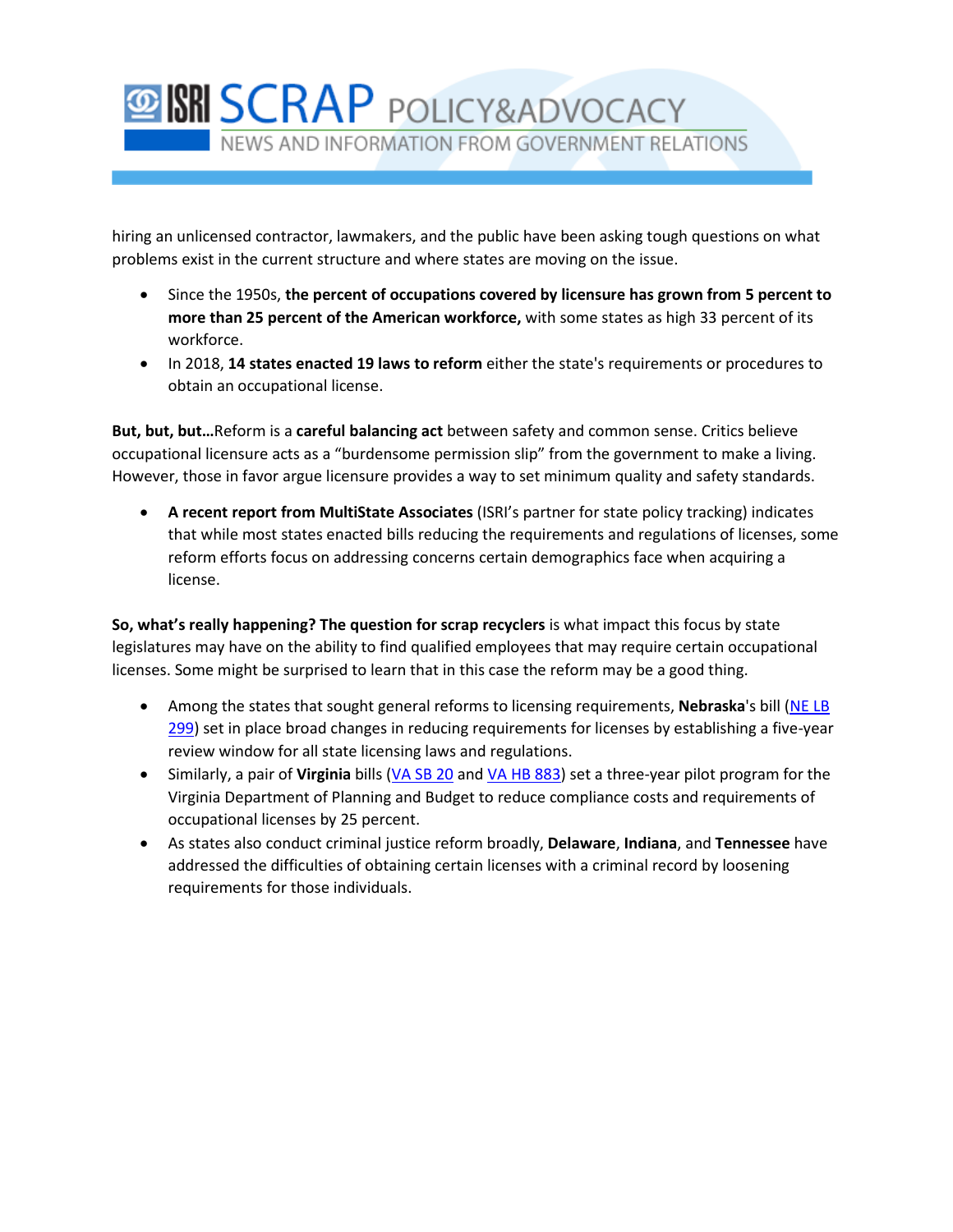

Occupational Licensing Reform Legislation in 2018 Which States Have Enacted Legislation Reforming Occupational Licensing Rules and Requirements in 2018?





**State Legislative Roundup**

**Only 12 states are currently in their regular legislative sessions**, though several will inevitably be back for special sessions through the summer and fall. Numerous changes impacting the recycling industry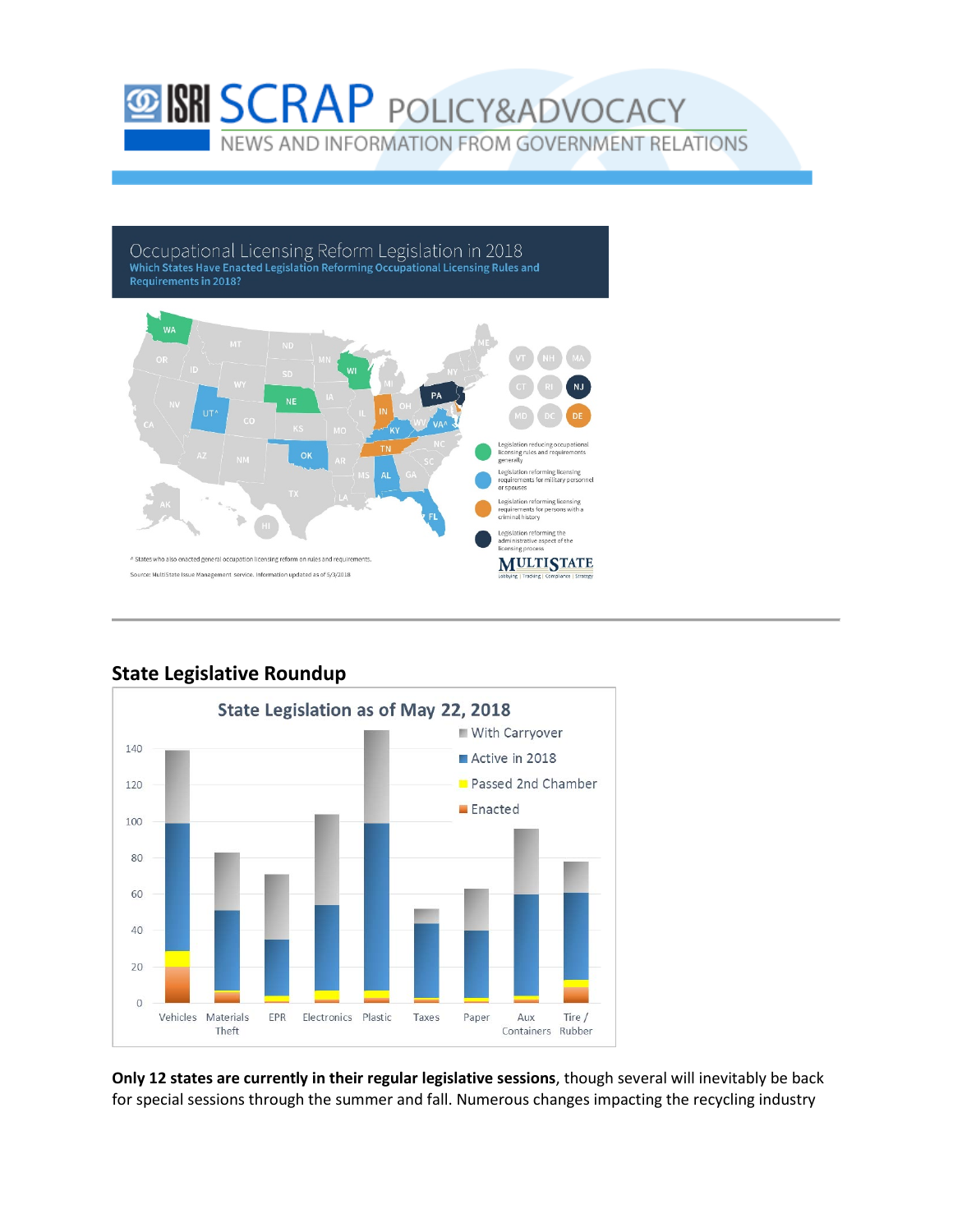

have already been passed across the nation; we've outlined a few of these below. You can view any of the bills mentioned as well as additional information for each state on [ISRI's State Resources and](http://www.isri.org/advocacy-compliance/state-policies/state-resources-tracking)  [Tracking](http://www.isri.org/advocacy-compliance/state-policies/state-resources-tracking) pages.

**Why this matters: Bills and regulations targeting the recycling industry** can directly change how your business operates. In worst-case scenarios, legislation could even make it impossible for recyclers to stay in business.

#### **Vehicle/Metals Theft Law Crossover**

**A growing concern for recyclers comes from bills that blur the lines between** metals theft law requirements on scrap metal purchases and the motor vehicle statute requirements for automotive dismantlers and recyclers. Currently there is no uniformity in how states handle purchases; some specifically include vehicles in their metals theft laws, some exclude them, and some have a mix between the metals theft and motor vehicle statutes with more or less clarity for businesses trying to comply.

**Below are some of the bills passed this year** that highlight this issue:

- **Oklahoma HB 2950 makes important changes** to several metals theft provisions as well as the specific restrictions on vehicles and copper;
- **Wisconsin SB 246 clarifies** that scrap metal processors must follow the same rules as motor vehicle salvage dealers when purchasing a motor vehicle for scrap or salvage and repeals the special vehicle purchase provisions from the state's metals theft law;
- **Arizona HB 2307 creates** a new provision allowing scrap metal dealers and automotive recyclers to purchase a vehicle without a title if it is at least 10 years old, subject to numerous recordkeeping and reporting requirements. It also adds a new definition for a "scrap vehicle" (vehicles that have already been reported to NMVTIS and flattened, crushed, baled, or logged) to the state's metals theft law as part of the definition for ferrous metal; and
- **Illinois HB 5056 is nearing a final vote** as well. The bill amends scrap processor recordkeeping requirements under [625 ILCS 5/5-401.3](http://www.ilga.gov/legislation/ilcs/ilcs4.asp?DocName=062500050HCh%2E+5+Art%2E+IV&ActID=1815&ChapterID=49&SeqStart=76100000&SeqEnd=77000000) related to recyclable metal valued at \$100 or more (vehicle code, but it also includes purchases of recyclable metal separate from the metals theft statutes under [815 ILCS 325\)](http://www.ilga.gov/legislation/ilcs/ilcs3.asp?ActID=2330&ChapterID=67) to specify that the photocopy or electronic scan of the seller's ID must be in color, along with other changes directly impacting the vehicle detitling and dismantling requirements.

#### **Recycled Tire/Rubber State Legislation**

**Bills targeting synthetic turf in Virginia, Maryland, New Hampshire, Massachusetts, and Connecticut have been defeated or sidelined** for the year, with the only bills to pass being appropriations to build or repair fields. Several bills have passed that impact their state's tire recycling programs:

- **Kentucky HB 487 increased** tire fee to \$2 until July 1, 2020 and made subject to sales tax;
- **Nebraska LB 1008 extends** the grants for new scrap tire projects until 2024; and
- **Oklahoma SB 1412 changes** allocations to the Used Tire Recycling Indemnity Fund.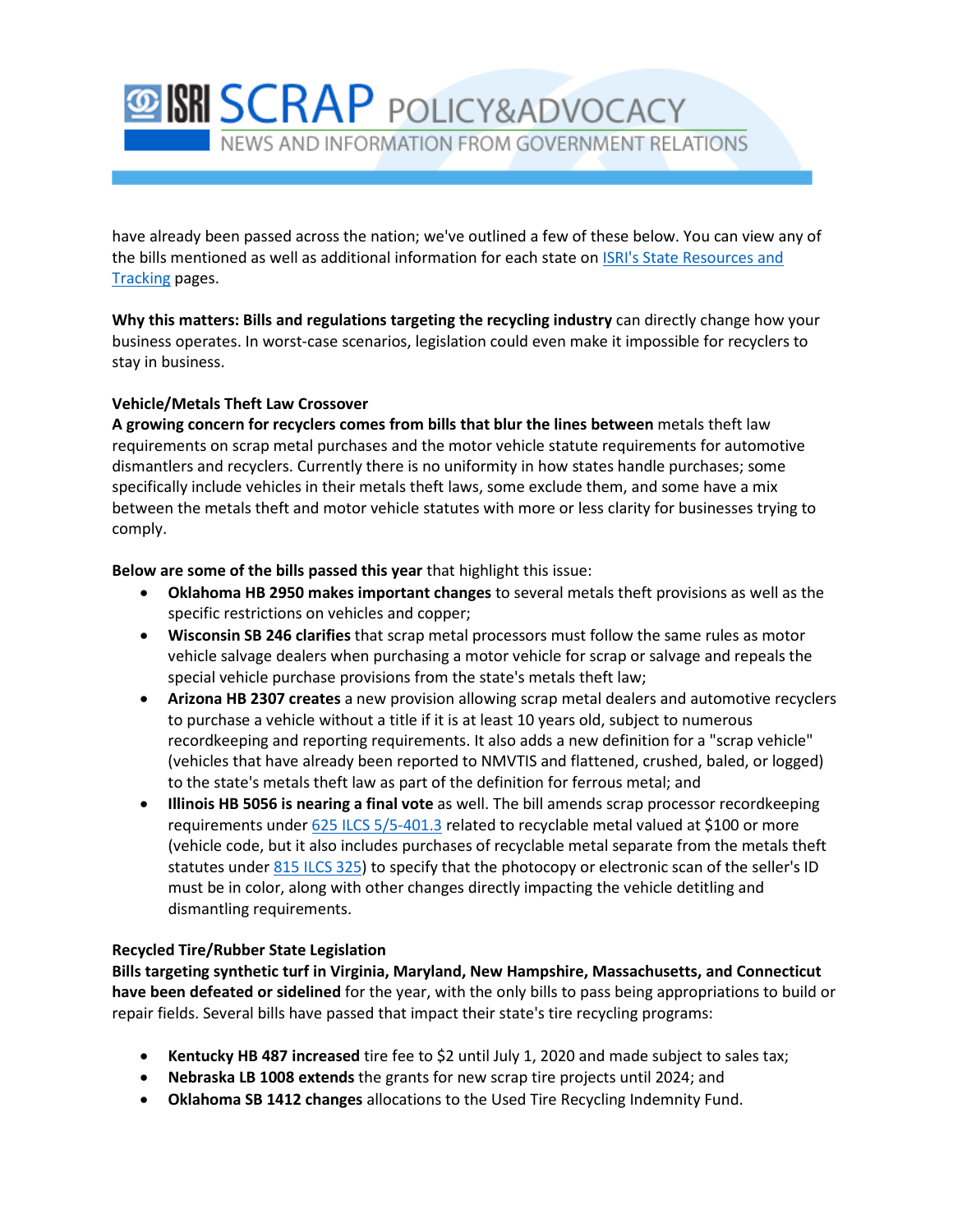

**Louisiana has sent several bills to the governor** that would impact tire recyclers:

- **HB 142 temporarily** increases the standard tire fee to \$2.25/tire;
- **HB 840 requires** applicants for a business license who intend to sell used tires to submit permits from the DEQ verifying they are authorized to sell; and
- **HB 855 creates** a definition for "customary end-market use," sets a 15-day deadline for the DEQ to deny end-market use applications, and sets the Waste Tire Program Task Force to disband on February 15, 2020.

### **Recycled Electronics State Legislation**

**Illinois continues to work towards allowing CRTs** to be stored in landfills for future retrieval while barring independent accreditation organizations (such as SERI with the R2 Standard) from penalizing such companies. The current version was a substitute amendment to Illinois HB 1439 and has currently passed both chambers.

In **Maine, LD 1847 was passed despite a veto by Governor LePage**. The overall impact is to remove computers that don't include integrated displays, exempt cellphones, and change manufacturer responsibilities to market share for all items (currently return share for computer products and market share for TVs). This effectively relieves manufacturers of older TVs from some of the responsibility for their products by grouping computer monitors, laptops, and tablets into the same category as TVs. Responsibility for recycling payments is then based on each company's current market share of sales instead of the weight of electronics with their brands that were recycled.

#### **Auxiliary Containers**

Despite the number of bills seeking to tax, ban, or otherwise restrict the use of recyclable paper and plastic bags greatly outweighing bills seeking to protect their use, states have once again proven reluctant to follow the models set by California and Hawaii.

Instead, Mississippi joined the ranks of states that prohibit local governments enacting an ordinance regulating the use of auxiliary containers. Minnesota is currently considering similar legislation; the omnibus bill HF 947 includes a section banning local governments from imposing a new tax or fee on the retail sale of food or on any container used for transporting, protecting, or consuming food.

**Bottom line:** ISRI members need to be involved with their policymakers on the federal, state, and local levels to ensure the industry can continue to operate without excessive statutory and regulatory burdens.

**Go deeper:** If you'd like to find out what changes could impact your company, visi[t ISRI's State Policy](http://www.isri.org/advocacy-compliance/state-policies) page if you have any questions about the system or legislation impacting your state. ISRI has also added summaries of ISRI's Positions to the State Policy page as well as live legislative and regulatory reports to the [State Resources and Tracking](http://www.isri.org/advocacy-compliance/state-policies/state-resources-tracking) pages to make keeping up-to-date in your state easier, and will be adding more resources in the coming year.